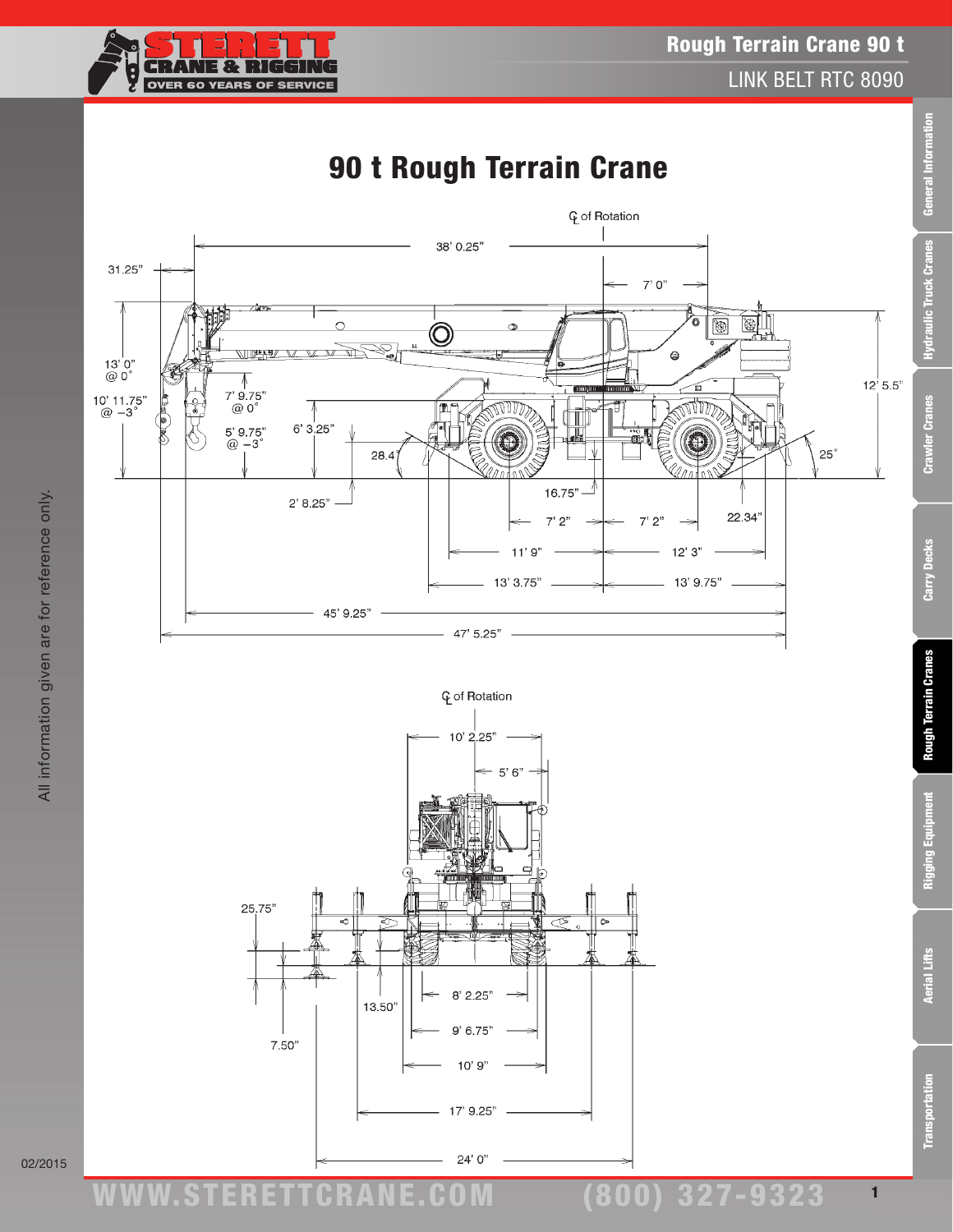#### LINK BELT RTC 8090



q

Ċ.

**NE & RIGGING** 

**OVER 60 YEARS OF SERVICE**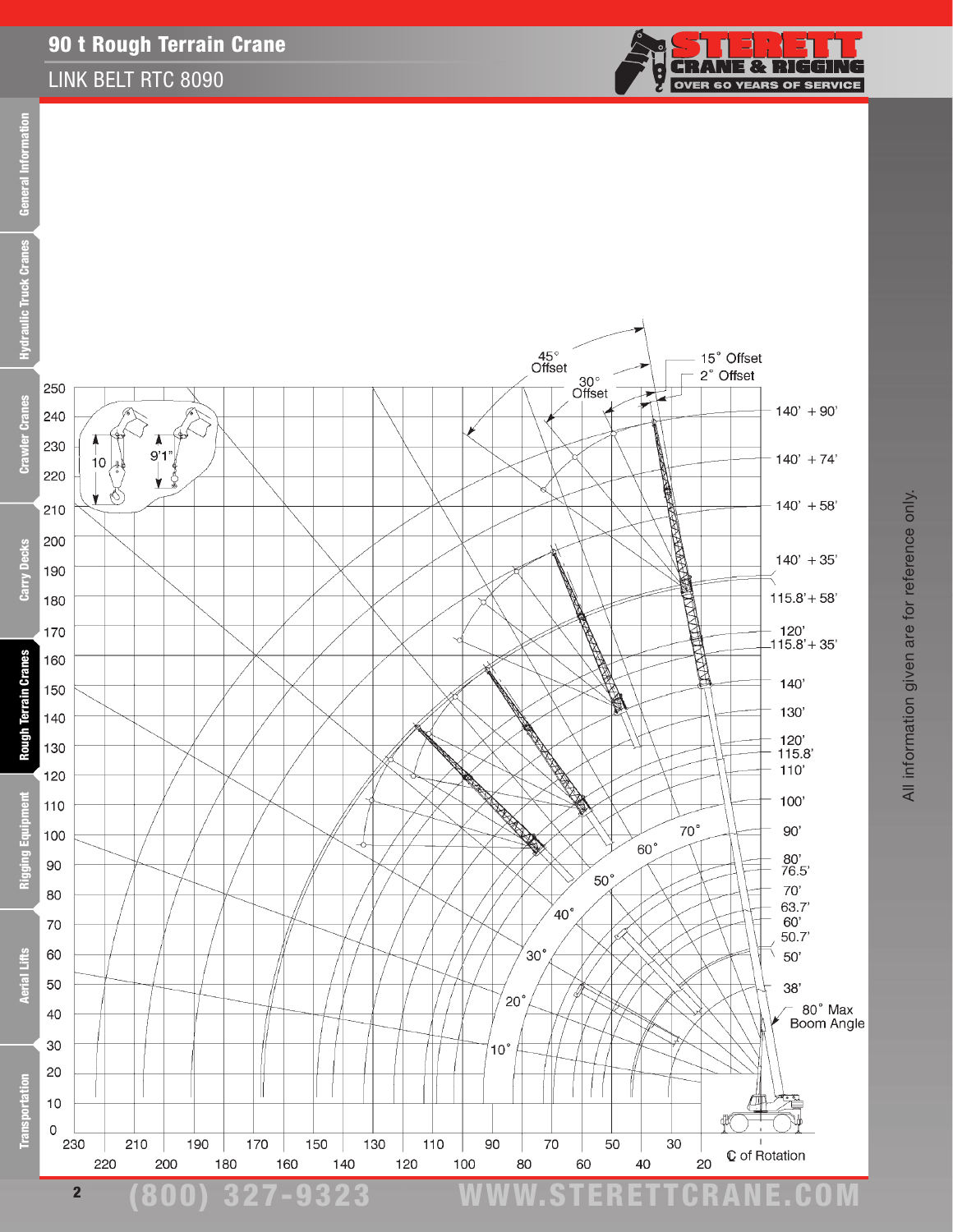

LINK BELT RTC 8090

| 38-140 ft                                                                                    |                                                          |                                                               |                                                                               | 28,800 lbs                                                                   |                                                                      | 85%<br>24'x24'<br>360°                                   |                                                              |                                                                                    |                                                                                           | <b>General Information</b>                                                                       |                                                                                                             |                                                                                              |                                                        |
|----------------------------------------------------------------------------------------------|----------------------------------------------------------|---------------------------------------------------------------|-------------------------------------------------------------------------------|------------------------------------------------------------------------------|----------------------------------------------------------------------|----------------------------------------------------------|--------------------------------------------------------------|------------------------------------------------------------------------------------|-------------------------------------------------------------------------------------------|--------------------------------------------------------------------------------------------------|-------------------------------------------------------------------------------------------------------------|----------------------------------------------------------------------------------------------|--------------------------------------------------------|
| ft                                                                                           | 38                                                       | 50                                                            | 60                                                                            | 70                                                                           | 80                                                                   | 90                                                       | 100                                                          | 110                                                                                | 120                                                                                       | 130                                                                                              | 140                                                                                                         | ft                                                                                           |                                                        |
| $\,8\,$<br>10<br>12<br>15<br>20<br>25<br>30<br>35<br>40<br>45<br>50                          | 167.2<br>155.8<br>139.6<br>116.3<br>85.3<br>66.2<br>53.2 | 152<br>138.6<br>118.4<br>87.5<br>68.5<br>55.5<br>46.2<br>39.6 | 117.9<br>108.8<br>106.5<br>87.9<br>69<br>56.1<br>46.8<br>40.1<br>34.2<br>28.5 | 70.8<br>70.8<br>70.8<br>63.5<br>54.8<br>47.8<br>42.5<br>38.1<br>34.5<br>28.9 | 85.1<br>78.4<br>76.5<br>68.5<br>55.7<br>46.4<br>39.3<br>33.8<br>28.9 | 54.2<br>52<br>45.6<br>40.6<br>36.5<br>33<br>30.1<br>27.6 | 49.1<br>45.2<br>42.2<br>38.3<br>34.9<br>32.1<br>28.5         | 27.2<br>36.3<br>35.9<br>35.5<br>33.4<br>30.3<br>27.9                               | 28<br>28<br>28<br>28<br>26.1<br>24.1                                                      | 26.9<br>26.5<br>26.3<br>26.1<br>25.9<br>25.2                                                     | 24.4<br>24.1<br>24<br>23.8<br>23.7                                                                          | $\,8\,$<br>10<br>12<br>15<br>20<br>25<br>30<br>35<br>40<br>45<br>50                          | <b>Hydraulic Truck Cranes</b><br><b>Crawler Cranes</b> |
| 55<br>60<br>65<br>70<br>75<br>80<br>85<br>90<br>95<br>100<br>105<br>110<br>115<br>120<br>125 |                                                          |                                                               | 23.7                                                                          | 24.6<br>21.1                                                                 | 24.7<br>21.2<br>18.5<br>17.3                                         | 24.7<br>21.3<br>18.5<br>16.2<br>14.9<br>14.1             | 24.3<br>20.9<br>18.6<br>17.5<br>15.9<br>14.2<br>12.8<br>11.6 | 23.8<br>20.4<br>18.9<br>17.7<br>15.7<br>14.1<br>12.7<br>11.5<br>10.4<br>9.4<br>6.3 | 22.3<br>20.7<br>19.3<br>17.4<br>15.4<br>13.7<br>12.4<br>11.2<br>10.1<br>9.1<br>8.2<br>7.4 | 23.5<br>21.9<br>19.3<br>17<br>15<br>13.4<br>12<br>10.8<br>9.7<br>8.7<br>7.9<br>7.1<br>6.4<br>5.8 | 23.6<br>21.7<br>18.9<br>16.6<br>14.7<br>13<br>11.7<br>10.5<br>9.4<br>8.4<br>7.6<br>6.8<br>6.1<br>5.5<br>4.9 | 55<br>60<br>65<br>70<br>75<br>80<br>85<br>90<br>95<br>100<br>105<br>110<br>115<br>120<br>125 | Carry Decks<br><b>Rough Terrain Cranes</b>             |
| 130                                                                                          |                                                          |                                                               |                                                                               |                                                                              |                                                                      |                                                          |                                                              |                                                                                    |                                                                                           |                                                                                                  | 4.4                                                                                                         | 130                                                                                          | Rigging Equipment                                      |
|                                                                                              |                                                          |                                                               |                                                                               |                                                                              |                                                                      |                                                          |                                                              |                                                                                    |                                                                                           |                                                                                                  |                                                                                                             |                                                                                              | <b>Aerial Lifts</b>                                    |
|                                                                                              |                                                          |                                                               |                                                                               |                                                                              |                                                                      |                                                          |                                                              |                                                                                    |                                                                                           |                                                                                                  |                                                                                                             |                                                                                              | <b>Transportation</b>                                  |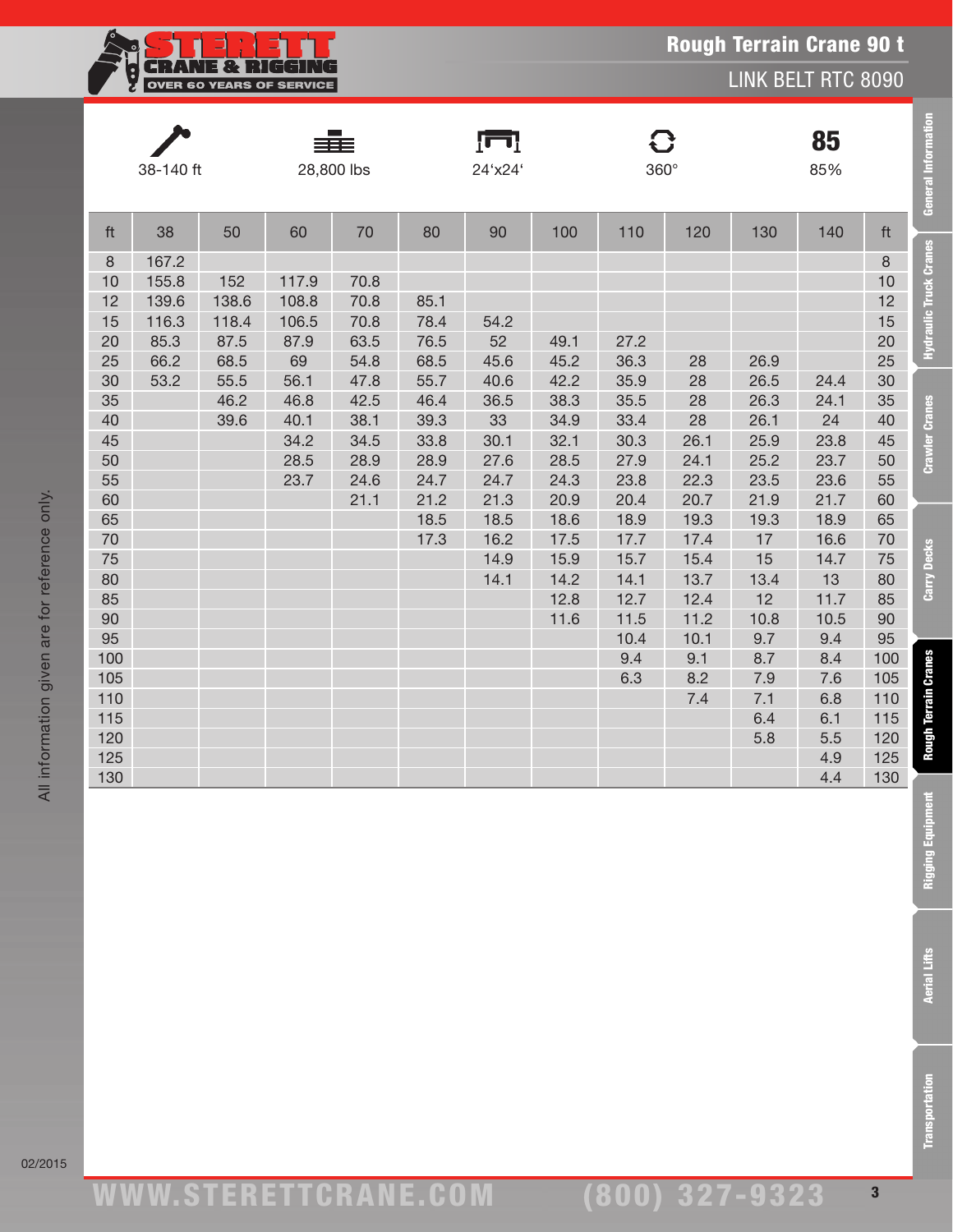#### LINK BELT RTC 8090

| <b>General Information</b>                                                                    | 38-140 ft                                                                                                                                             |                                                  |                                                             |                                                                                       | 19,200 lbs                                                                                 |                                                                                                      | 24'x24'                                                                                                |                                                                                                                                  | $360^\circ$                                                                                                                          |                                                                                                                                |                                                                                                                                             | 85<br>85%                                                                                                                                                   |                                                                                                                                                       |  |
|-----------------------------------------------------------------------------------------------|-------------------------------------------------------------------------------------------------------------------------------------------------------|--------------------------------------------------|-------------------------------------------------------------|---------------------------------------------------------------------------------------|--------------------------------------------------------------------------------------------|------------------------------------------------------------------------------------------------------|--------------------------------------------------------------------------------------------------------|----------------------------------------------------------------------------------------------------------------------------------|--------------------------------------------------------------------------------------------------------------------------------------|--------------------------------------------------------------------------------------------------------------------------------|---------------------------------------------------------------------------------------------------------------------------------------------|-------------------------------------------------------------------------------------------------------------------------------------------------------------|-------------------------------------------------------------------------------------------------------------------------------------------------------|--|
|                                                                                               | ft                                                                                                                                                    | 38                                               | 50                                                          | 60                                                                                    | 70                                                                                         | 80                                                                                                   | 90                                                                                                     | 100                                                                                                                              | 110                                                                                                                                  | 120                                                                                                                            | 130                                                                                                                                         | 140                                                                                                                                                         | ft                                                                                                                                                    |  |
| <b>Hydraulic Truck Cranes</b><br><b>Crawler Cranes</b><br>Carry Decks<br>Rough Terrain Cranes | $\,8\,$<br>10<br>12<br>15<br>20<br>25<br>30<br>35<br>40<br>45<br>50<br>55<br>60<br>65<br>70<br>75<br>80<br>85<br>90<br>95<br>100<br>105<br>110<br>115 | 180<br>160<br>138<br>109.5<br>80.1<br>62<br>49.7 | 152<br>138.6<br>111.7<br>82.4<br>64.3<br>52<br>42.9<br>34.3 | 117.9<br>108.8<br>106.5<br>82.8<br>64.8<br>52.6<br>44.1<br>34.6<br>28.1<br>23.2<br>19 | 70.8<br>70.8<br>70.8<br>63.5<br>54.8<br>47.8<br>42.5<br>35<br>28.4<br>23.6<br>20.8<br>18.4 | 85.1<br>78.4<br>76.5<br>64.3<br>52.1<br>42.8<br>35.1<br>28.5<br>23.7<br>21.3<br>18.8<br>16.3<br>14.3 | 54.2<br>52<br>45.6<br>40.6<br>36.5<br>33<br>28.5<br>23.8<br>20<br>18.3<br>16.5<br>14.5<br>12.8<br>11.4 | 49.1<br>45.2<br>42.2<br>38.3<br>34.7<br>28.1<br>23.3<br>21.3<br>18.8<br>16.4<br>14.4<br>12.8<br>11.3<br>10.1<br>$\boldsymbol{9}$ | 27.2<br>36.3<br>35.9<br>35.5<br>33.4<br>27.5<br>23.8<br>21.7<br>18.7<br>16.3<br>14.3<br>12.7<br>11.2<br>10<br>8.9<br>8<br>7.1<br>4.2 | 28<br>28<br>28<br>28<br>26.1<br>24.1<br>21.3<br>18.3<br>15.9<br>13.9<br>12.3<br>10.9<br>9.7<br>8.6<br>7.7<br>6.8<br>6.1<br>5.4 | 26.9<br>26.5<br>26.3<br>26.1<br>25.9<br>24.6<br>20.9<br>17.9<br>15.5<br>13.5<br>12<br>10.5<br>9.3<br>8.2<br>7.3<br>6.5<br>5.7<br>5.1<br>4.5 | 24.4<br>24.1<br>24<br>23.8<br>23.7<br>20.5<br>17.6<br>15.1<br>13.2<br>11.6<br>10.2<br>$\boldsymbol{9}$<br>7.9<br>$\overline{7}$<br>6.2<br>5.4<br>4.7<br>4.2 | $\,8\,$<br>10<br>12<br>15<br>20<br>25<br>30<br>35<br>40<br>45<br>50<br>55<br>60<br>65<br>70<br>75<br>80<br>85<br>90<br>95<br>100<br>105<br>110<br>115 |  |
| nent<br>Rigging Equipm                                                                        | 120<br>125<br>130                                                                                                                                     |                                                  |                                                             |                                                                                       |                                                                                            |                                                                                                      |                                                                                                        |                                                                                                                                  |                                                                                                                                      |                                                                                                                                | 3.9                                                                                                                                         | 3.6<br>3.1<br>2.7                                                                                                                                           | 120<br>125<br>130                                                                                                                                     |  |
| <b>Aerial Lifts</b>                                                                           |                                                                                                                                                       |                                                  |                                                             |                                                                                       |                                                                                            |                                                                                                      |                                                                                                        |                                                                                                                                  |                                                                                                                                      |                                                                                                                                |                                                                                                                                             |                                                                                                                                                             |                                                                                                                                                       |  |
| <b>Transportation</b>                                                                         |                                                                                                                                                       |                                                  |                                                             |                                                                                       |                                                                                            |                                                                                                      |                                                                                                        |                                                                                                                                  |                                                                                                                                      |                                                                                                                                |                                                                                                                                             |                                                                                                                                                             |                                                                                                                                                       |  |

**Rigging Equipmer** 

**Aerial Lifts**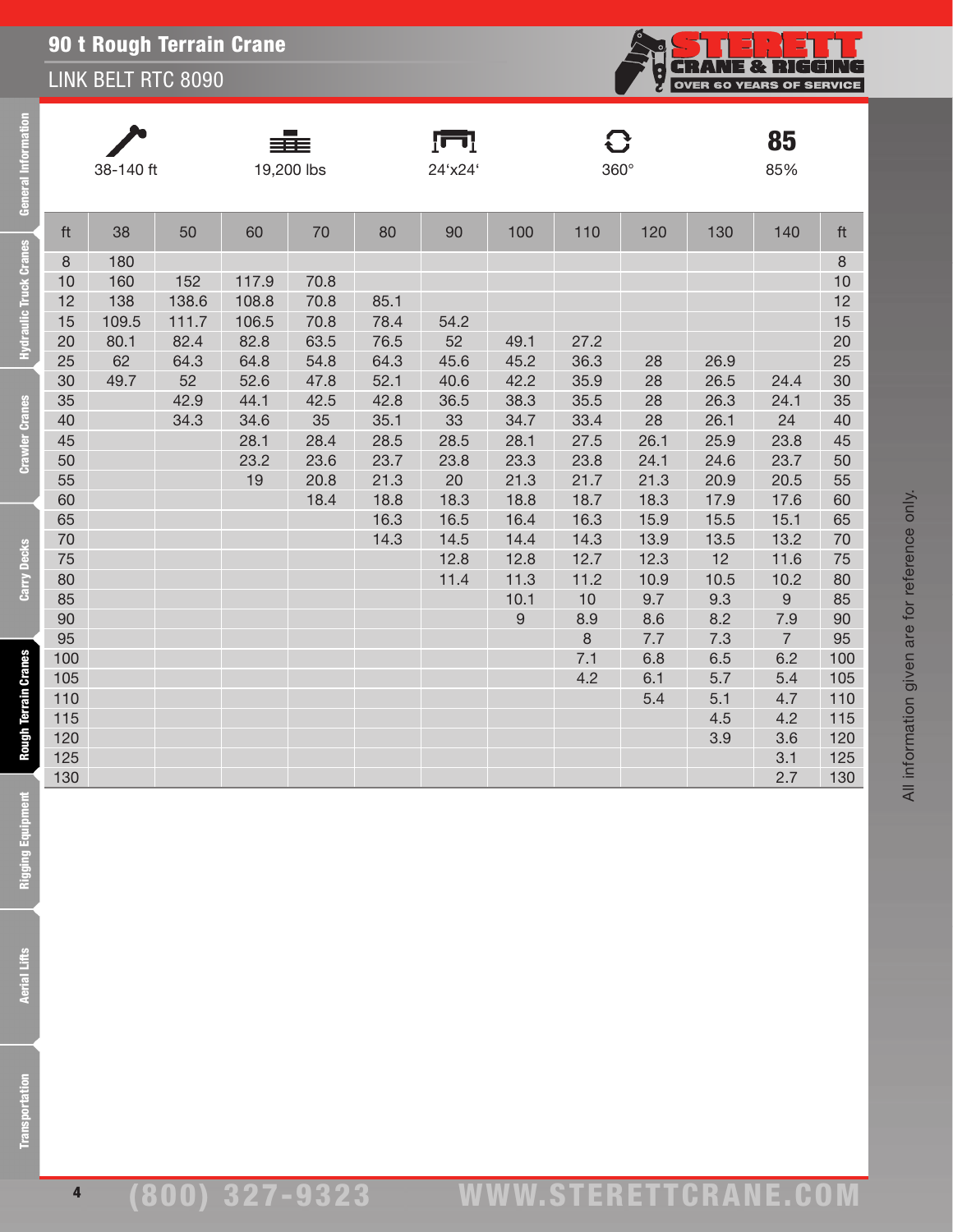

LINK BELT RTC 8090

|            | 140 ft                |                       |             | 35/58/74/90 ft |             |                | 28,800 lbs |                |              | ſш<br>24'x24'  |              |              | 360°           |                |                |                |            |                               |  | 85<br>85% |  | General Information |
|------------|-----------------------|-----------------------|-------------|----------------|-------------|----------------|------------|----------------|--------------|----------------|--------------|--------------|----------------|----------------|----------------|----------------|------------|-------------------------------|--|-----------|--|---------------------|
|            | 35                    |                       |             |                | 58          |                |            |                | 74           |                |              |              |                | 90             |                |                |            |                               |  |           |  |                     |
| ft         | $2^{\circ}$           | $15^\circ$            | $30^\circ$  | $45^{\circ}$   | $2^{\circ}$ | $15^\circ$     | $30^\circ$ | $45^{\circ}$   | $2^{\circ}$  | $15^{\circ}$   | $30^\circ$   | $45^{\circ}$ | $2^{\circ}$    | $15^\circ$     | $30^\circ$     | $45^{\circ}$   | ft         |                               |  |           |  |                     |
| 35         | 12.1                  |                       |             |                |             |                |            |                |              |                |              |              |                |                |                |                | 35         |                               |  |           |  |                     |
| 40         | 12.1                  |                       |             |                |             |                |            |                |              |                |              |              |                |                |                |                | 40         |                               |  |           |  |                     |
| 45         | 12.1                  | 11.5                  |             |                | 8.5         |                |            |                |              |                |              |              |                |                |                |                | 45         | <b>Hydraulic Truck Cranes</b> |  |           |  |                     |
| 50         | 12.1                  | 11.4                  |             |                | 8.4         |                |            |                | 6.6          |                |              |              |                |                |                |                | 50         |                               |  |           |  |                     |
| 55         | 12.1                  | 11.2                  | 10          |                | 8.3         |                |            |                | 6.6          |                |              |              | 5.2            |                |                |                | 55         |                               |  |           |  |                     |
| 60         | 12.1                  | 11                    | 9.8         |                | 8.1         | 7.2            |            |                | 6.6          |                |              |              | 5.2            |                |                |                | 60         |                               |  |           |  |                     |
| 65         | 11.9                  | 10.8                  | 9.7         | 8.8            | 8           | $\overline{7}$ |            |                | 6.6          | 6.3            |              |              | 5.2            |                |                |                | 65         |                               |  |           |  |                     |
| 70         | 11.7                  | 10.6                  | 9.5         | 8.8            | 7.8         | 6.8            |            |                | 6.6          | 6              |              |              | 5.2            | 4.8            |                |                | 70         | <b>Crawler Cranes</b>         |  |           |  |                     |
| 75         | 11.5                  | 10.4                  | 9.4         | 8.7            | 7.7         | 6.7            | 5.7        |                | 6.6          | 5.7            | 4.6          |              | 5.1            | 4.5            |                |                | 75         |                               |  |           |  |                     |
| 80         | 11.3                  | 10.2                  | 9.2         | 8.6            | 7.5         | 6.5            | 5.6        |                | 6.4          | 5.4            | 4.4          |              | 4.8            | 4.2            | 3.6            |                | 80         |                               |  |           |  |                     |
| 85         | 11                    | 10                    | 9.1         | 8.6            | 7.3         | 6.3            | 5.5        | 4.9            | 6            | 5.1            | 4.2          | 3.7          | 4.5            | $\overline{4}$ | 3.4            |                | 85         |                               |  |           |  |                     |
| 90         | 10.5                  | 9.7                   | $\mathsf 9$ | 8.5            | 7.1         | 6.2            | 5.4        | 4.9            | 5.7          | 4.9            | 4.1          | 3.5          | 4.2            | 3.7            | 3.2            | 2.9            | 90         |                               |  |           |  |                     |
| 95         | 10                    | 9.4                   | 8.8         | 8.4            | 6.9         | 6              | 5.3        | 4.8            | 5.4          | 4.6            | 3.9          | 3.4          | $\overline{4}$ | 3.5            | 3              | 2.7            | 95         |                               |  |           |  |                     |
| 100        | $\mathsf 9$           | $\boldsymbol{9}$      | 8.5         | 8.2            | 6.7         | 5.9            | 5.2        | 4.8            | 5.1          | 4.4            | 3.7          | 3.3          | 3.7            | 3.3            | 2.9            | 2.6            | 100        |                               |  |           |  |                     |
| 105        | 8.1                   | 8.5                   | 8.2         | 8              | 6.5         | 5.7            | 5.1        | 4.7            | 4.9          | 4.2            | 3.6          | 3.2          | 3.5            | 3.1            | 2.7            | 2.4            | 105        |                               |  |           |  |                     |
| 110        | 7.3                   | 7.7                   | 8           | 7.7            | 6.3         | 5.6            | 5          | 4.7            | 4.7          | 4.1            | 3.5          | 3.1          | 3.3            | 3              | 2.6            | 2.3            | 110        |                               |  |           |  |                     |
| 115<br>120 | 6.6<br>$6\phantom{1}$ | $\overline{7}$<br>6.3 | 7.3<br>6.6  | 7.5<br>6.7     | 6<br>5.8    | 5.5<br>5.3     | 4.9<br>4.8 | 4.7<br>4.6     | 4.5<br>4.3   | 3.9<br>3.7     | 3.3<br>3.2   | 3<br>2.9     | 3.2<br>3       | 2.8<br>2.7     | 2.4<br>2.3     | 2.2<br>2.1     | 115<br>120 | <b>Carry Decks</b>            |  |           |  |                     |
| 125        | 5.4                   | 5.7                   | 5.9         | 6              | 5.6         | 5.1            | 4.7        | 4.5            | 4.1          | 3.6            | 3.1          | 2.8          | 2.8            | 2.5            | 2.2            | $\overline{2}$ | 125        |                               |  |           |  |                     |
| 130        | 4.8                   | 5.1                   | 5.3         | 5.4            | 5.3         | 4.9            | 4.5        | 4.4            | 3.9          | 3.5            | 3            | 2.7          | 2.7            | 2.4            | 2.1            | 1.9            | 130        |                               |  |           |  |                     |
| 135        | 4.4                   | 4.6                   | 4.8         | 4.8            | 4.8         | 4.7            | 4.4        | 4.3            | 3.8          | 3.3            | 2.9          | 2.7          | 2.5            | 2.3            | $\overline{c}$ | 1.8            | 135        |                               |  |           |  |                     |
| 140        | 3.9                   | 4.1                   | 4.3         |                | 4.3         | 4.6            | 4.3        | 4.2            | 3.6          | 3.2            | 2.8          | 2.6          | 2.4            | 2.2            | 1.9            | 1.8            | 140        | <b>Rough Terrain Cranes</b>   |  |           |  |                     |
| 145        | 3.5                   | 3.7                   | 3.8         |                | 3.9         | 4.2            | 4.2        | 4.1            | 3.5          | 3.1            | 2.8          | 2.6          | 2.3            | 2.1            | 1.8            | 1.7            | 145        |                               |  |           |  |                     |
| 150        | 3.1                   | 3.3                   | 3.3         |                | 3.5         | 3.8            | 4.1        | $\overline{4}$ | 3.4          | 3              | 2.7          | 2.5          | 2.2            | $\overline{c}$ | 1.7            | 1.6            | 150        |                               |  |           |  |                     |
| 155        | 2.7                   | 2.9                   | 2.9         |                | 3.1         | 3.4            | 3.7        | 3.8            | 3            | 2.9            | 2.6          | 2.5          | 2.1            | 1.9            | 1.7            | 1.6            | 155        |                               |  |           |  |                     |
| 160        | 2.4                   | 2.5                   |             |                | 2.8         | 3.1            | 3.3        | 3.3            | 2.6          | 2.8            | 2.6          | 2.5          | $\overline{2}$ | 1.8            | 1.6            | 1.5            | 160        |                               |  |           |  |                     |
| 165        | 2.1                   | 2.2                   |             |                | 2.5         | 2.7            | 2.9        | 2.9            | 2.3          | 2.6            | 2.5          | 2.5          | 1.9            | 1.7            | 1.5            | 1.5            | 165        |                               |  |           |  |                     |
| 170        |                       |                       |             |                | 2.2         | 2.4            | 2.5        |                | $\mathbf{2}$ | 2.3            | 2.5          | 2.5          | 1.8            | 1.6            | 1.5            | 1.4            | 170        |                               |  |           |  |                     |
| 175        |                       |                       |             |                | 1.9         | 2.1            | 2.2        |                | 1.8          | $\overline{2}$ | 2.2          | 2.2          | 1.7            | 1.6            | 1.4            | 1.4            | 175        | Equipment                     |  |           |  |                     |
| 180        |                       |                       |             |                | 1.7         | 1.8            | 1.8        |                | 1.5          | 1.7            | 1.8          |              | 1.5            | 1.5            | 1.4            | 1.4            | 180        |                               |  |           |  |                     |
| 185        |                       |                       |             |                | 1.4         | 1.5            |            |                | 1.2          | 1.4            | 1.5          |              | 1.2            | 1.4            | 1.4            | 1.4            | 185        |                               |  |           |  |                     |
| 190        |                       |                       |             |                | 1.2         |                |            |                | $\mathbf{1}$ | 1.2            | 1.3          |              | $\mathbf{1}$   | 1.2            | 1.3            | 1.4            | 190        | Rigging                       |  |           |  |                     |
| 195        |                       |                       |             |                |             |                |            |                |              | 0.9            | $\mathbf{1}$ |              |                | 0.9            | 1.1            |                | 195        |                               |  |           |  |                     |

(800) 327-9323